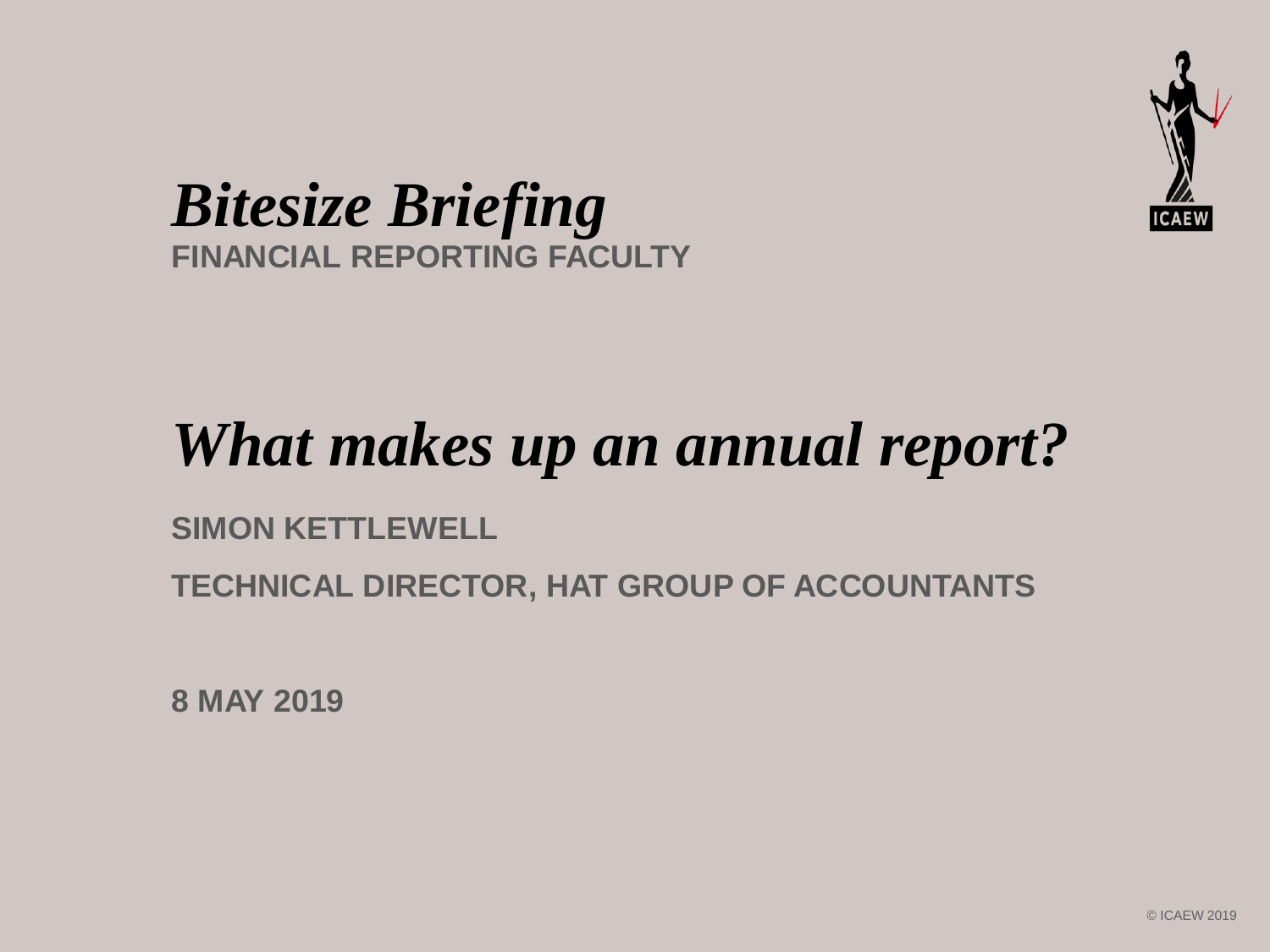#### *Introduction*

Sally Baker Technical Manager ICAEW

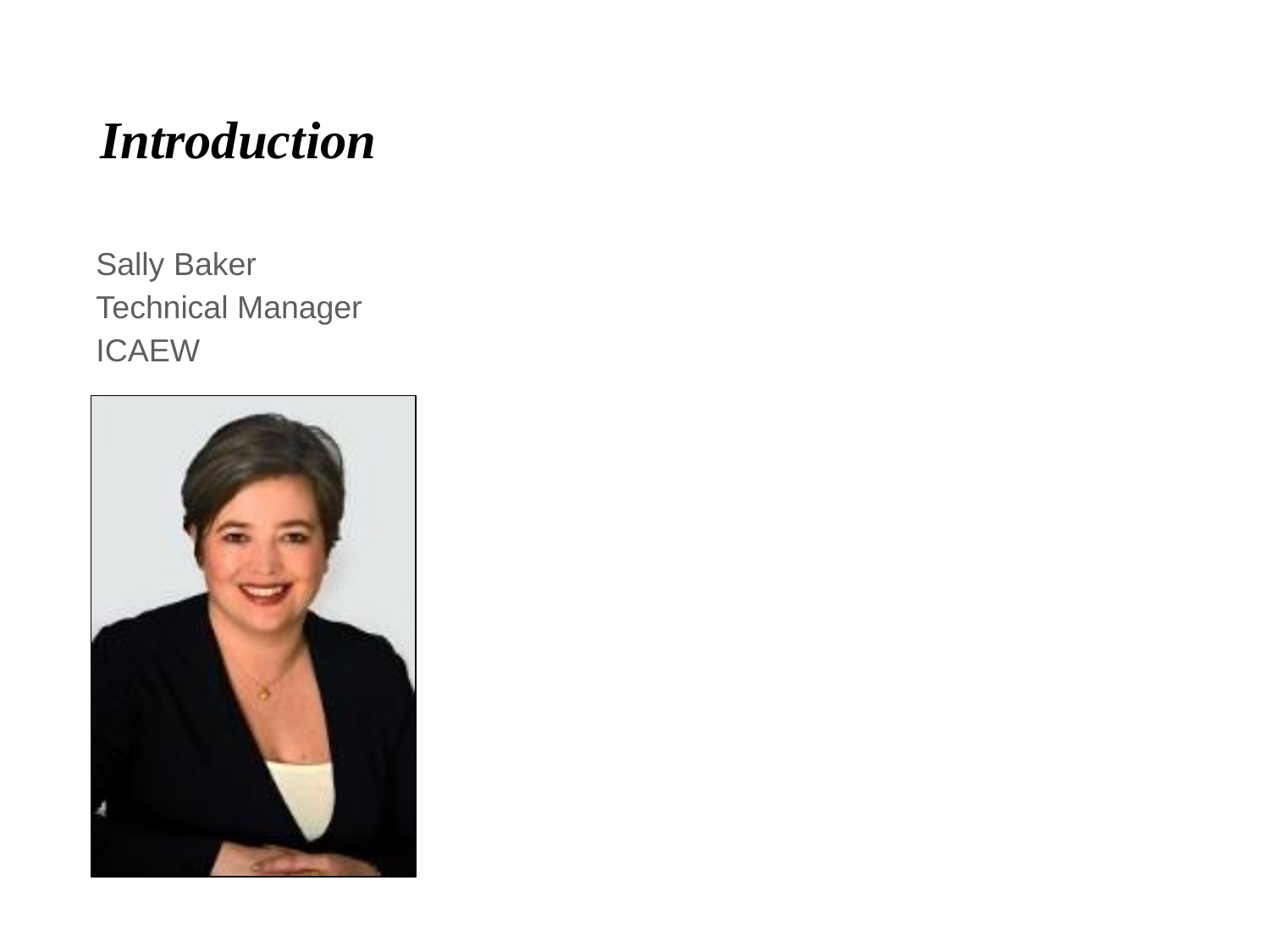### *Today's presenter*

Simon Kettlewell Technical Director HAT Group of Accountants

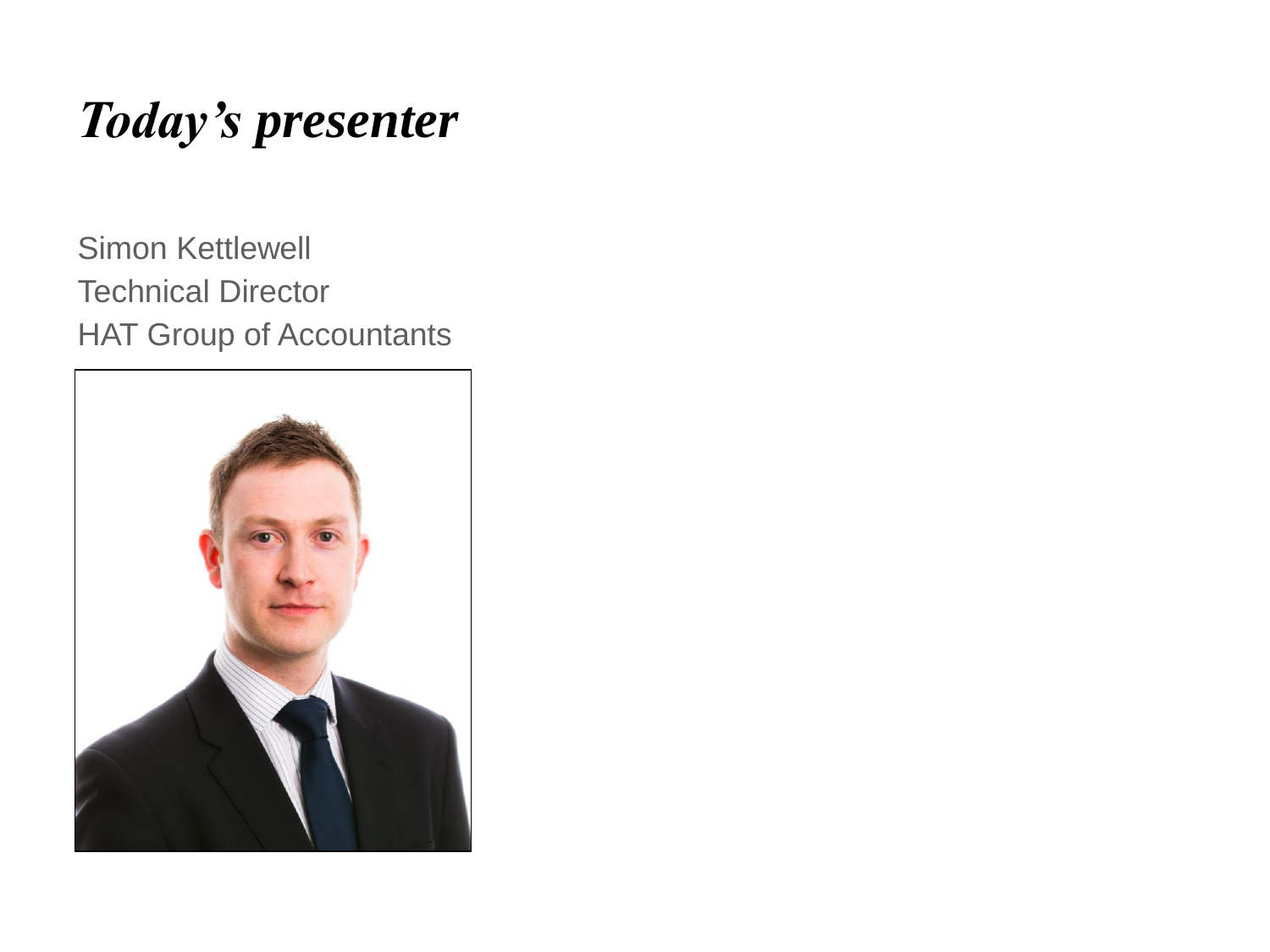

# The 'Front end'

# Responsibilities

# **Summary**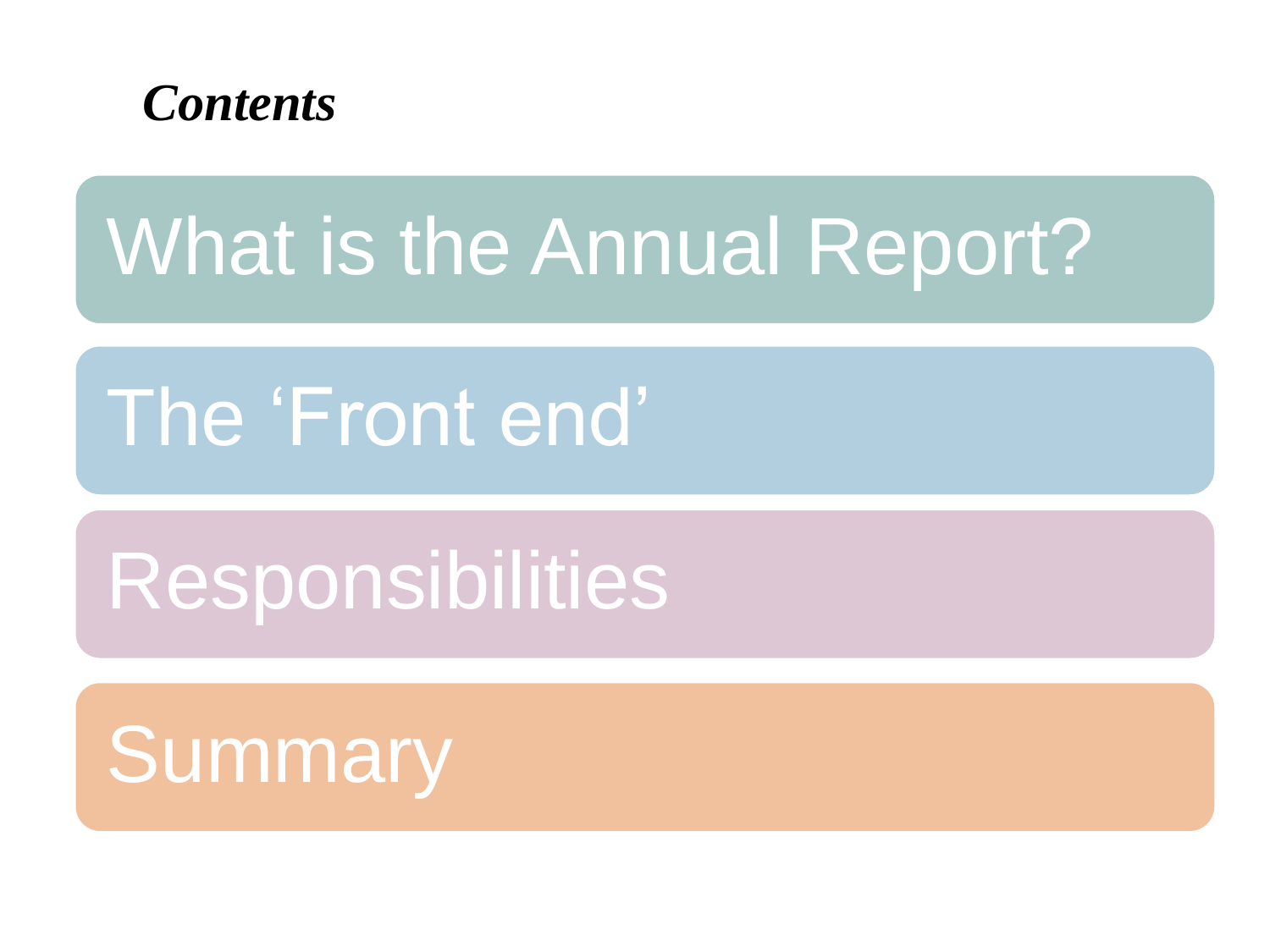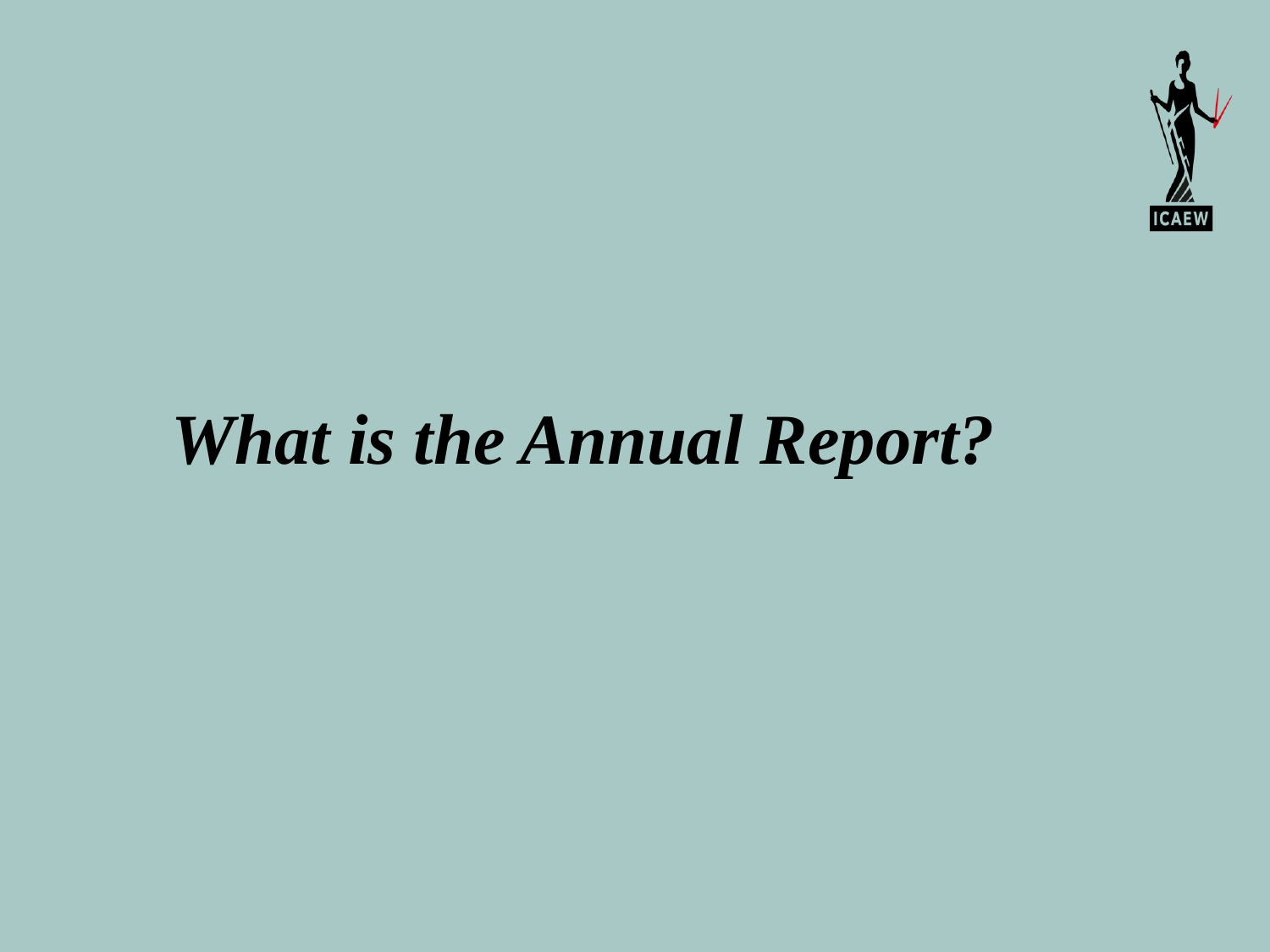- Not just the financial statements!
- Per the FRC's *Glossary of Terms - Ethics and Auditing:*
	- *"An annual report contains or accompanies the financial statements and the auditor's report thereon and usually includes information about the entity's developments, its future outlook and risks and uncertainties, a statement by the entity's governing body, and reports covering governance matters*".
- The annual report is a combination of forward looking statements and historic financial information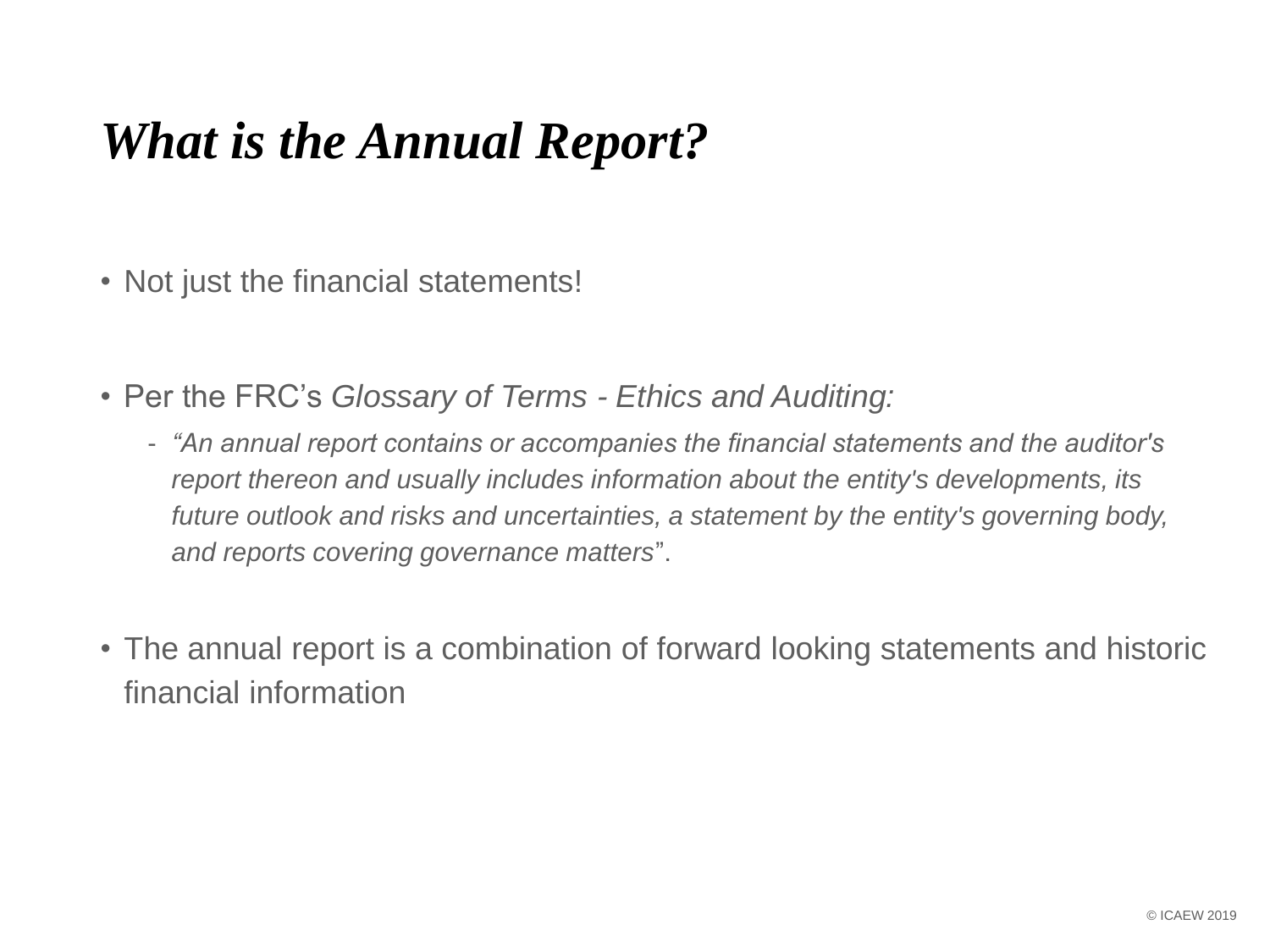- This ultimately depends on the size of the entity, but typically comprises of a combination of the following:
	- Strategic Report (Medium-sized and upwards)
	- Directors' Report (All entities except micros)
	- Statement of Directors' Responsibilities (All audited entities except micros)
	- Corporate Governance Statement (Very large/ PIEs)
	- Directors' Remuneration Report (PIEs)
	- Audit Report
	- Financial Statements

*Other Information (the 'front end')*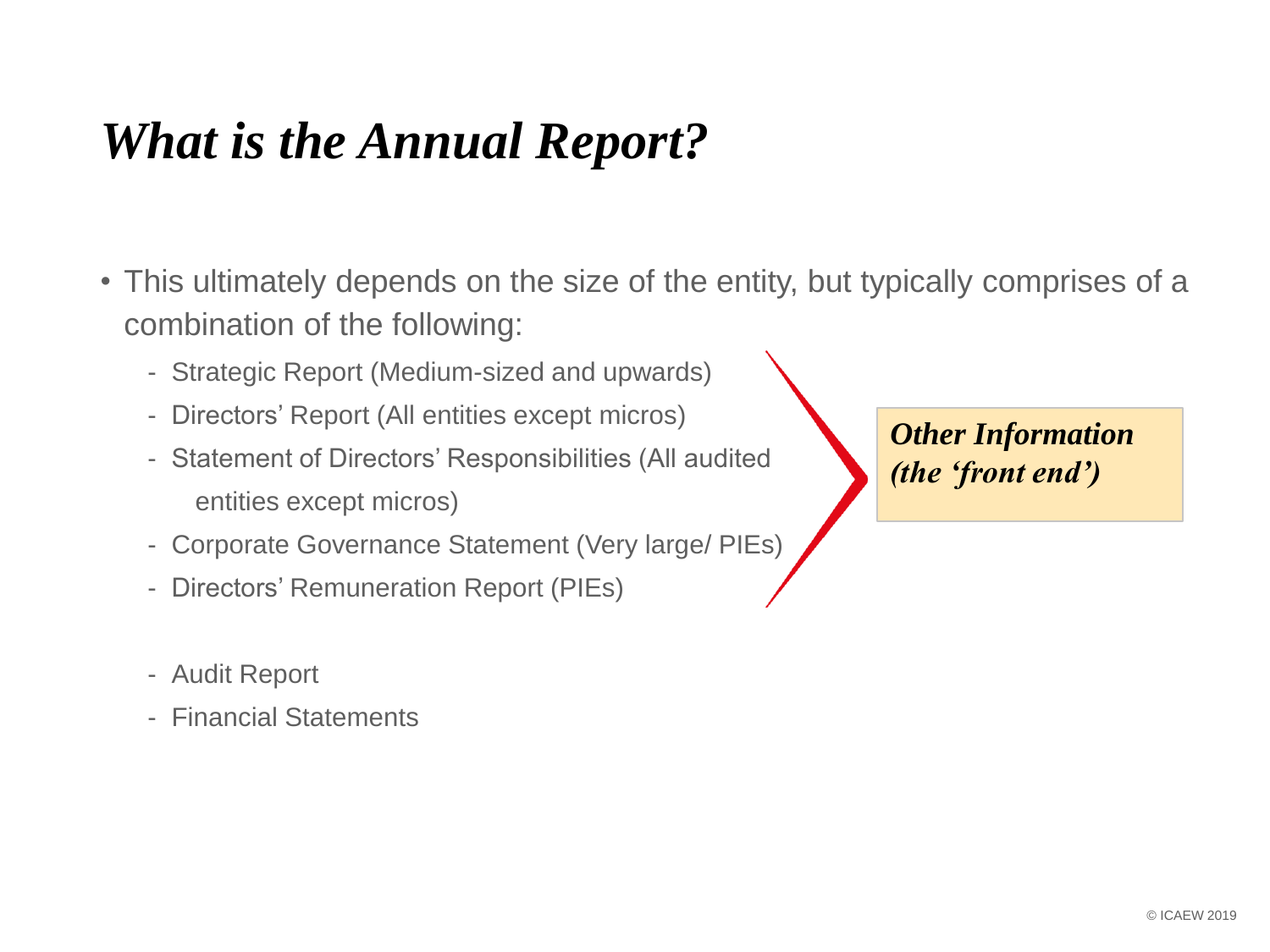#### *Company size: a reminder*

(2 out of 3 criteria to be met for 2 years running)

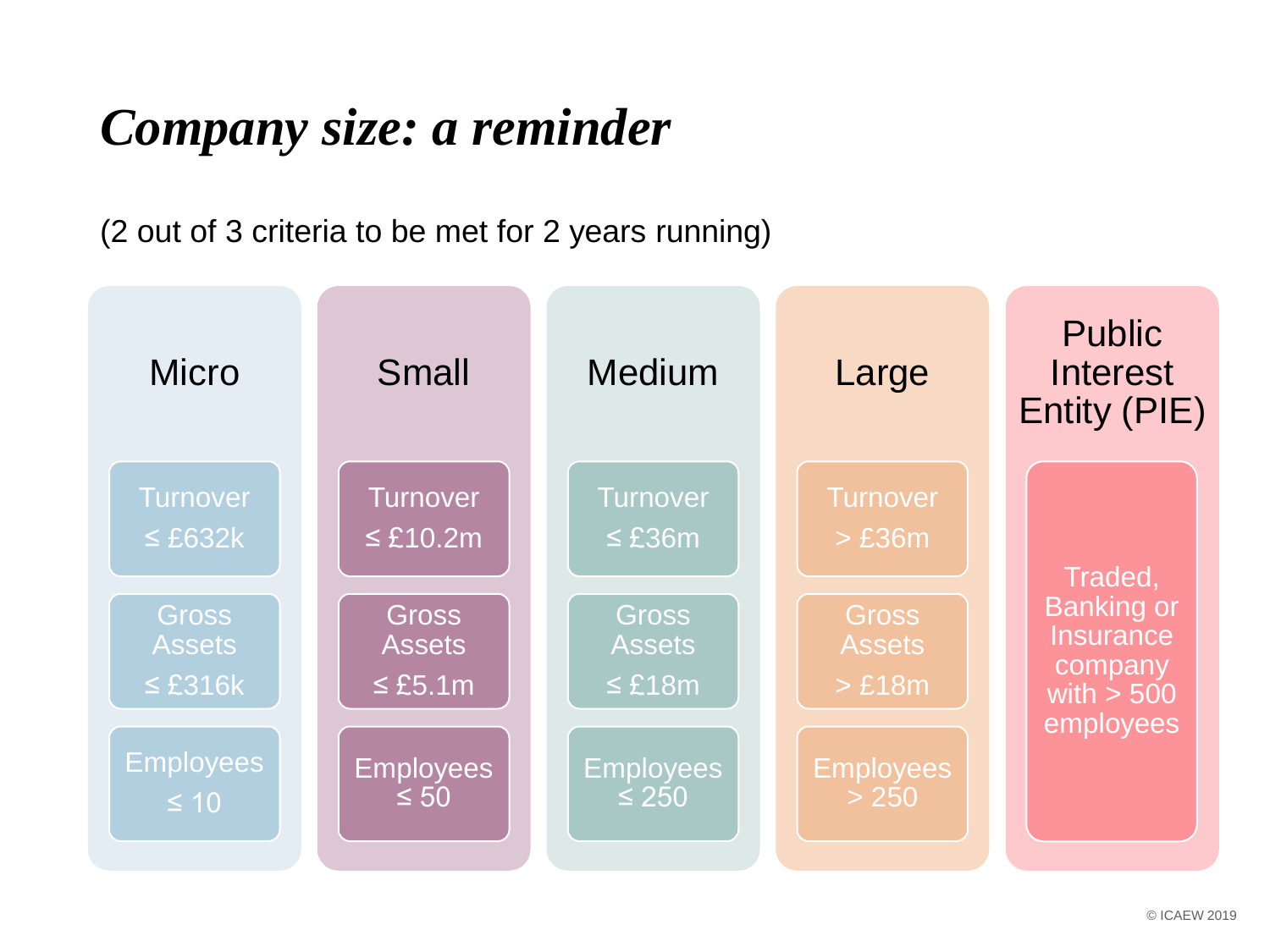- The 'other information' assists users in making investment decisions
- The purpose of the Annual Report is "*to provide owners (or similar stakeholders) with information on the entity's operations and the entity's financial results and financial position as set out in the financial statements.*" (FRC's *Glossary of Terms - Ethics and Auditing)*
- The 'front end' reporting is getting more attention due to high profile corporate failures/ scandals
- There is also an expectation gap in terms of what elements of the Annual Report are subject to audit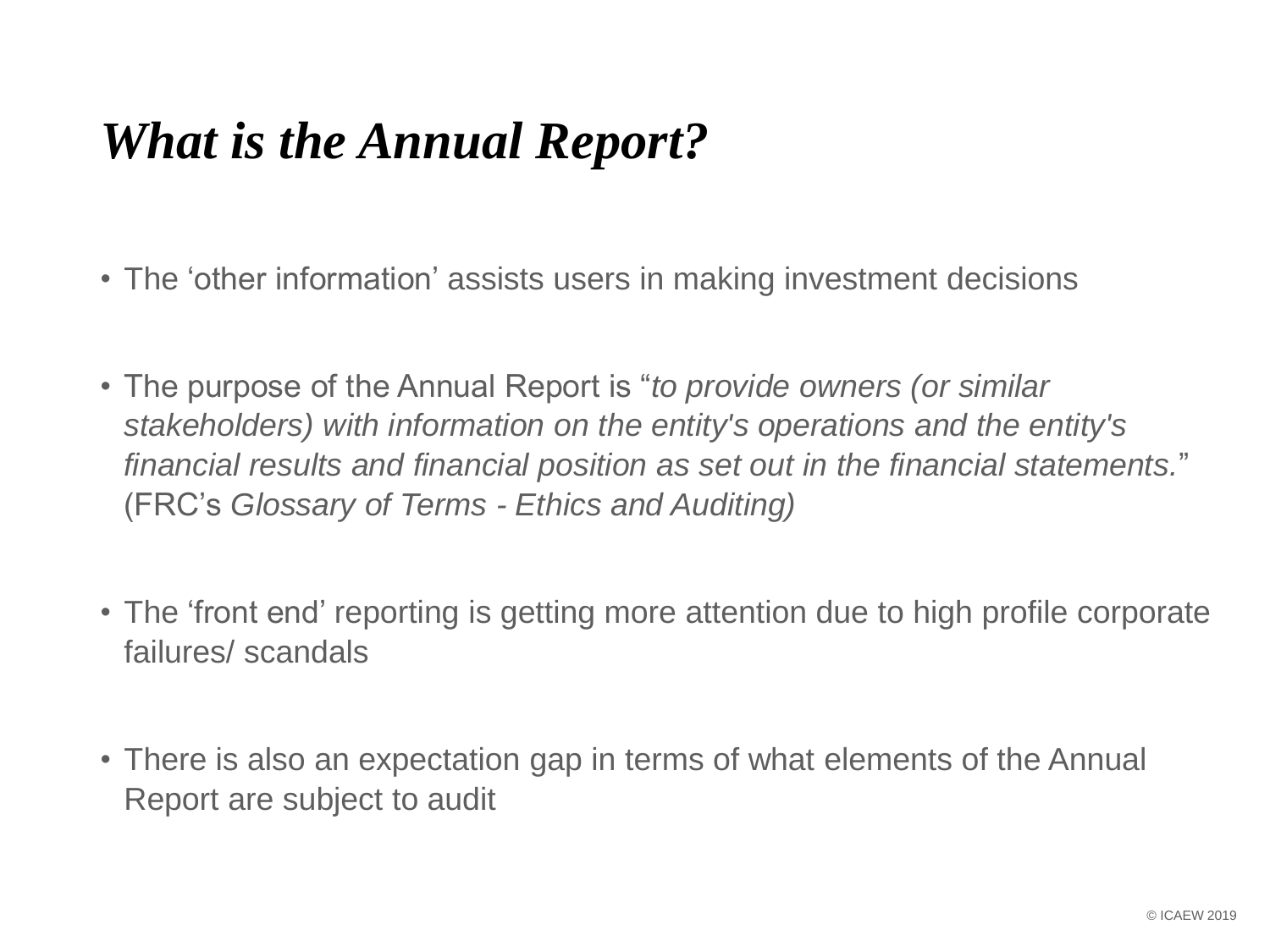

## *The 'Front end'*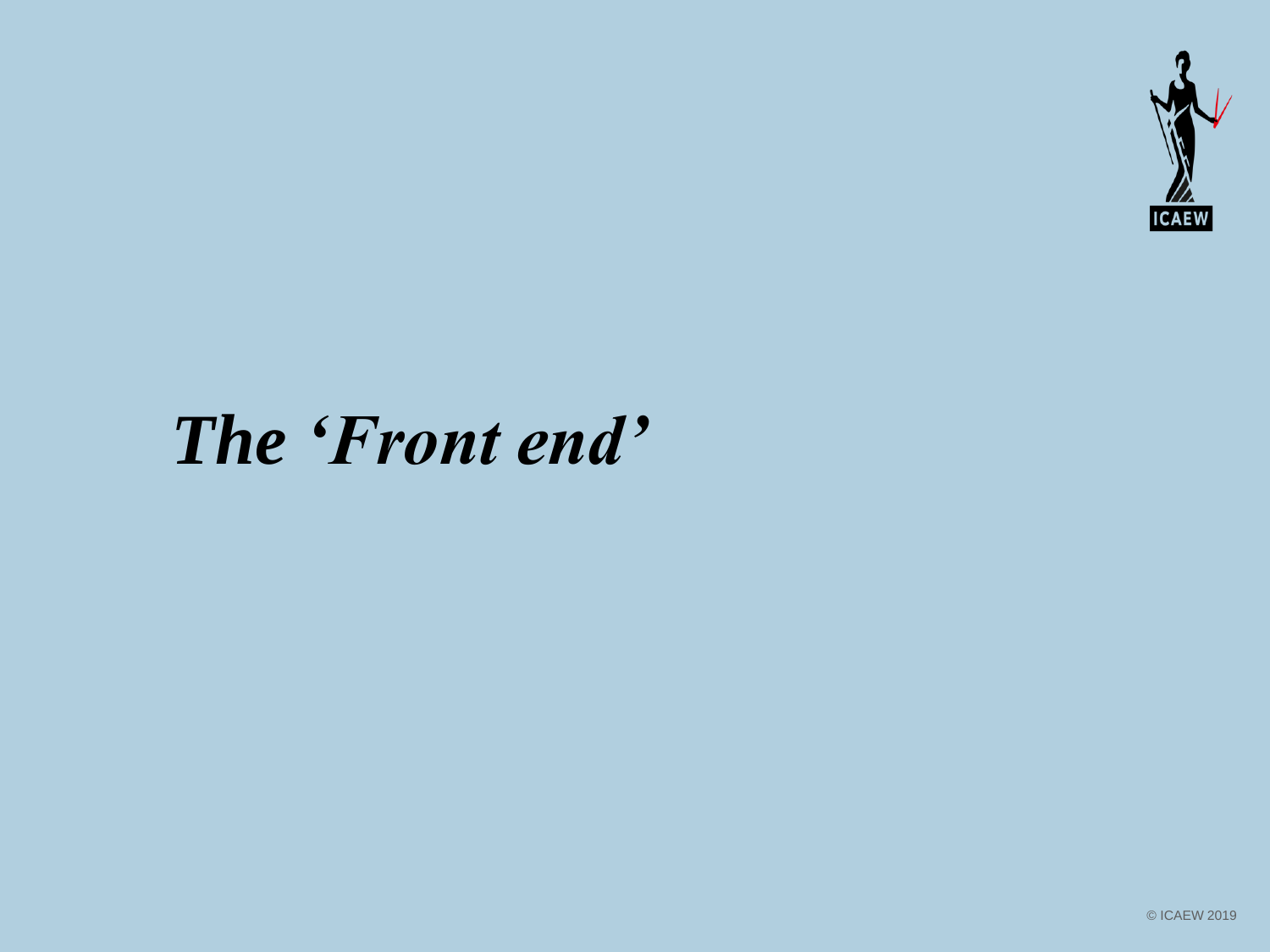### *Components of the 'Front end'*

| <b>Medium</b>                                                    | <b>Large</b>                                                                                                                                                                                                     | <b>PIE</b>                                                                                                                                                                                                                                |
|------------------------------------------------------------------|------------------------------------------------------------------------------------------------------------------------------------------------------------------------------------------------------------------|-------------------------------------------------------------------------------------------------------------------------------------------------------------------------------------------------------------------------------------------|
| <b>Strategic Report</b><br><b>Directors' Report</b><br>$\bullet$ | • Strategic Report<br>includes Section<br>172 statement<br>Directors' Report<br>$\bullet$<br>includes carbon<br>and energy<br>reporting<br>Corporate<br>governance<br>statement (in<br>limited<br>circumstances) | <b>Strategic Report</b><br>$\bullet$<br>includes s172<br>statement and<br>non-financial<br>reporting<br>Directors' Report<br>$\bullet$<br>includes carbon<br>and energy<br>reporting<br>Corporate<br>$\bullet$<br>governance<br>statement |
|                                                                  |                                                                                                                                                                                                                  | Directors'                                                                                                                                                                                                                                |

remuneration

report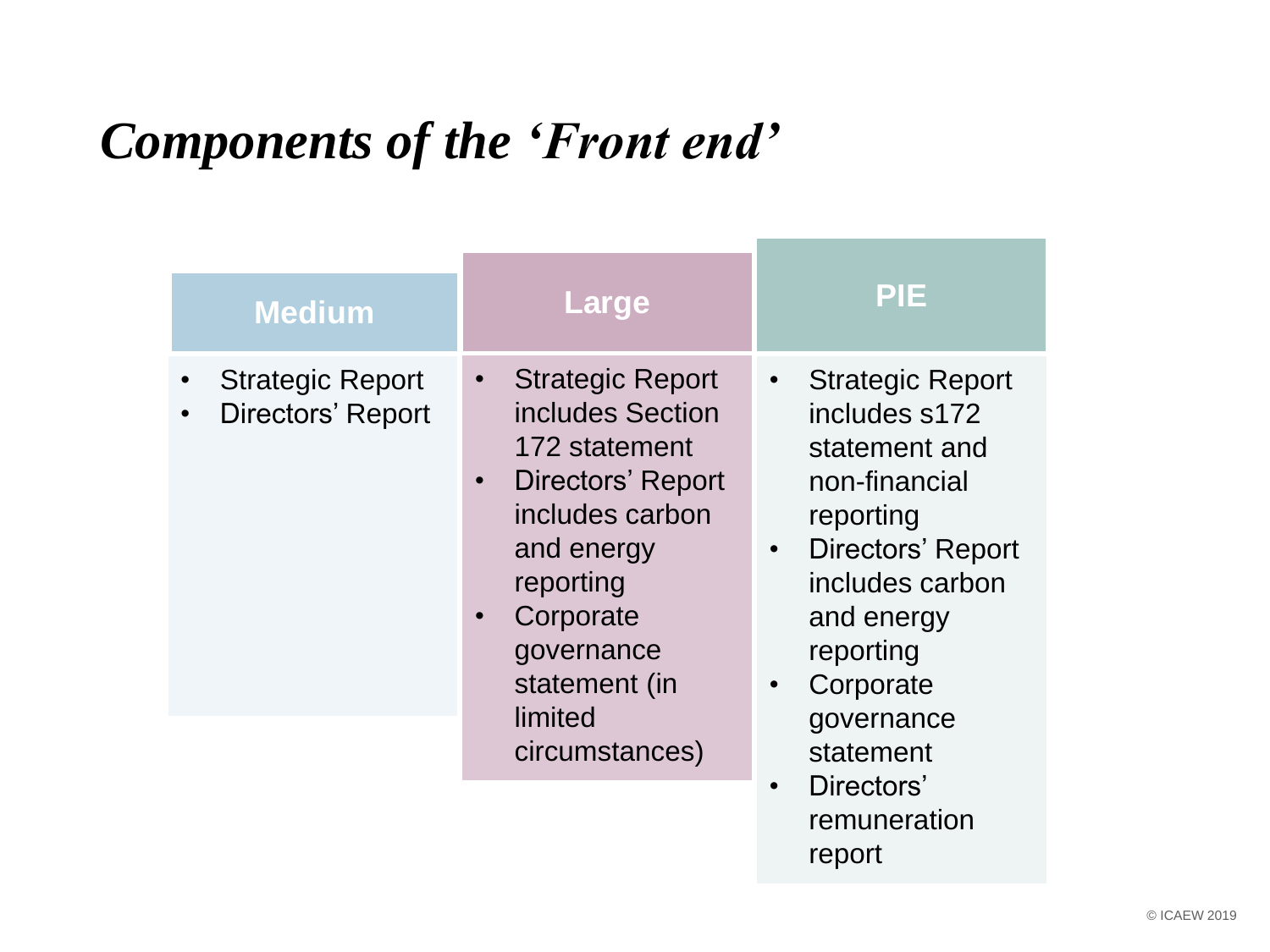#### *Strategic Report*

- All companies (other than small) are required to produce a Strategic Report
- This should tell the story of the entity and cover the following:
	- Fair review of the business
	- Principal risks and uncertainties
	- Statement of how the directors have complied with their statutory duties under section 172 of CA 2006
	- Key performance indicators (financial and non-financial)
	- If the entity is a PIE: a separate non-financial reporting statement about environmental matters, employees, social matters, respect for human rights, and anti-corruption and anti-bribery (see ICAEW's *Narrative Reporting* webinar for more detail)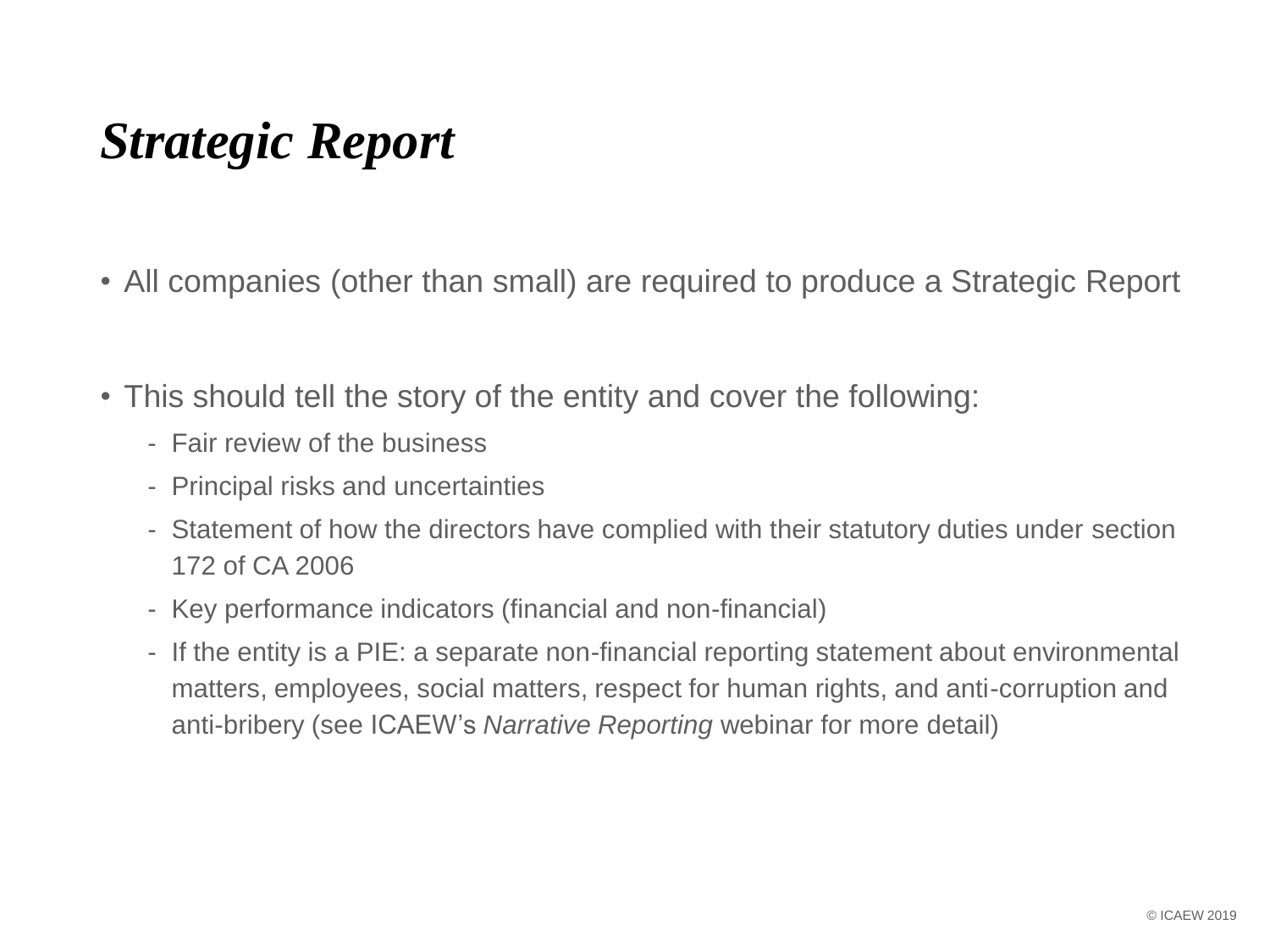#### *Directors' Report*

- All companies (except micros) must produce a Directors' Report
- Specific disclosure requirements include:
	- Proposed dividends (not required if small)
	- Post balance sheet events and future developments (not required if small)
	- Financial risk management policies (not required if small)
	- Policies regarding employment, training, career development and promotion of disabled people, as well as how the directors have engaged with employees (if over 250 employees)
	- How the directors have had regard to the need to foster relationships with key customers and suppliers (large entities only)
	- Energy consumption and greenhouse gas emissions (large entities only)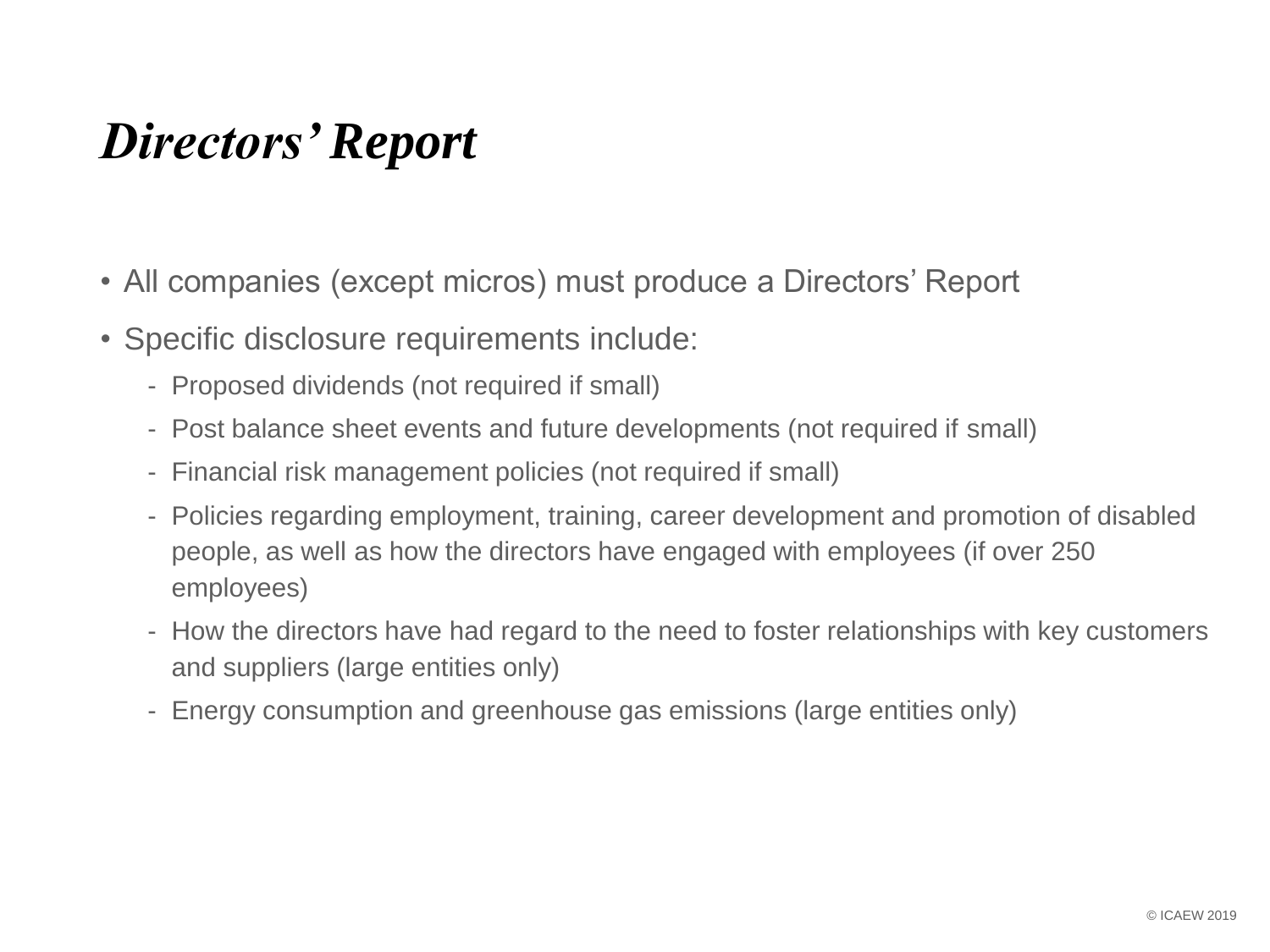#### *Corporate Governance*

- Very large/ PIEs only
- Fair, balanced and understandable statement
	- should provide the information necessary for shareholders to assess the company's position and performance, business model and strategy
- Principal risks
	- there should be a description of the principal risks as well as an explanation of how these are managed/ mitigated
- Viability assessment
	- this is an assessment of the company's prospects over a specified period, which needs to be justified
	- there also needs to be a statement of going concern relating to that same period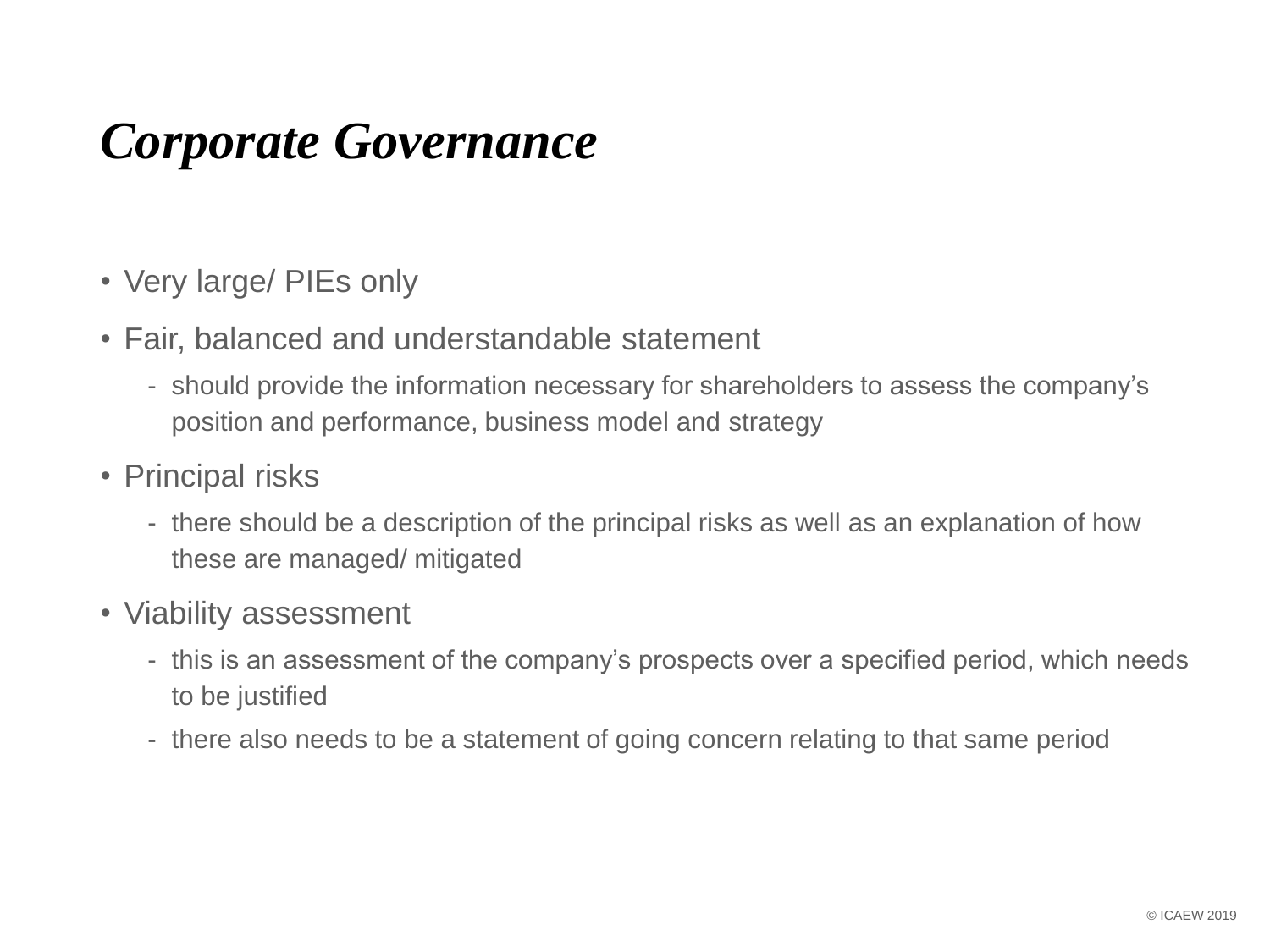#### *Directors' Remuneration Report*

- Disclosure for quoted entities only
- Requirements set out in Schedule 8 of SI 2008/ 410 as amended
- Statement of company policy on directors' remuneration
- Performance chart showing shareholder return
- Directors' remuneration
	- Emoluments (salary, bonus etc)
	- Share options and long term incentive schemes
	- Pensions
	- Excess retirement benefits
	- Compensation for past directors
	- Sums paid to third parties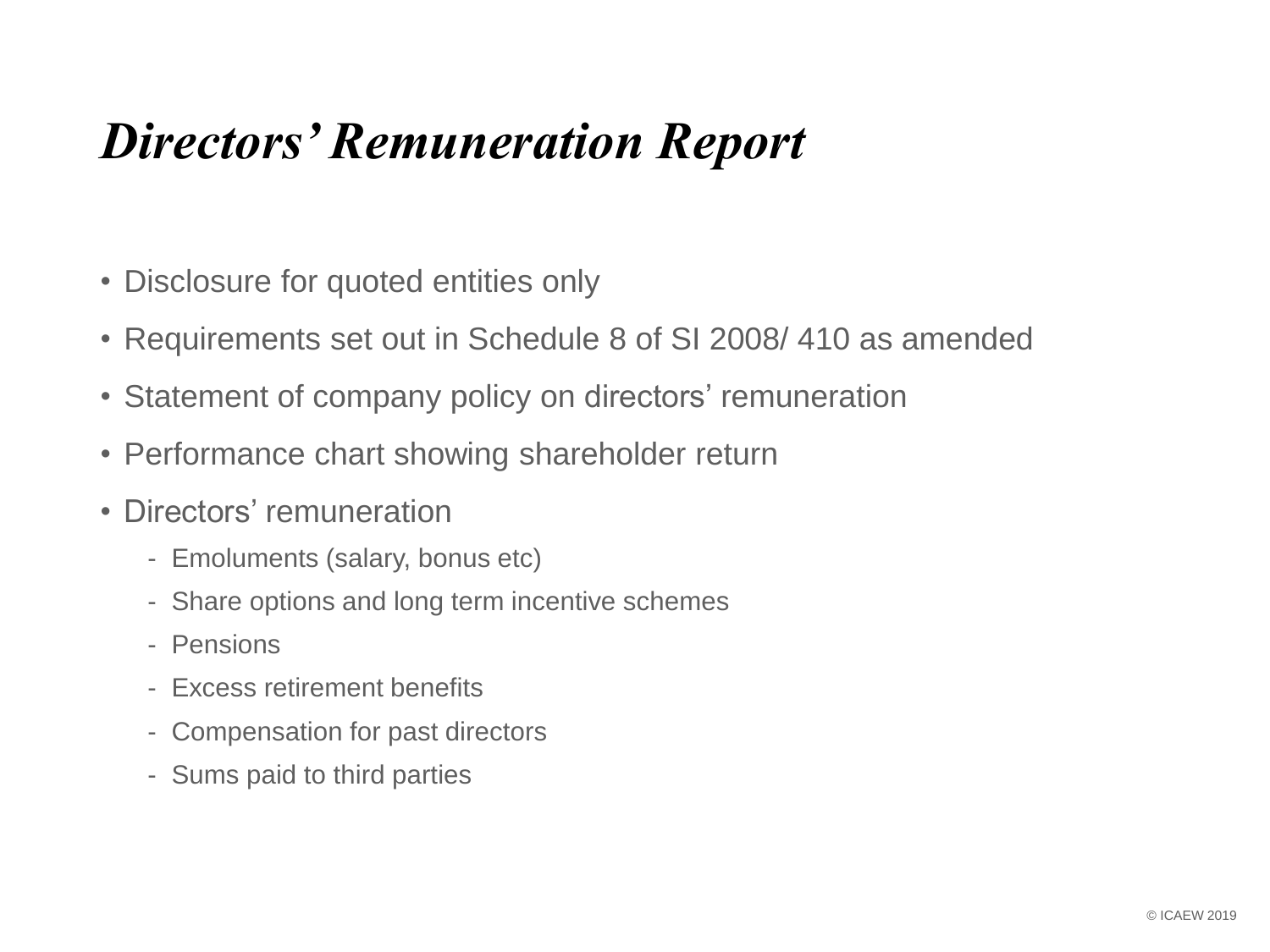### *…And the rest of the annual report?*

#### • Financial statements

- Statement of Profit or Loss
- Statement of Comprehensive Income
- Statement of Financial Position
- Statement of Changes in Equity
- Statement of Cash Flows
- Accounting policies
- Notes to the financial statements
- Historic, based on a fixed point in time
- Must adhere to a number of fundamental principles, such as:
	- Understandability
	- Prudence
	- Comparability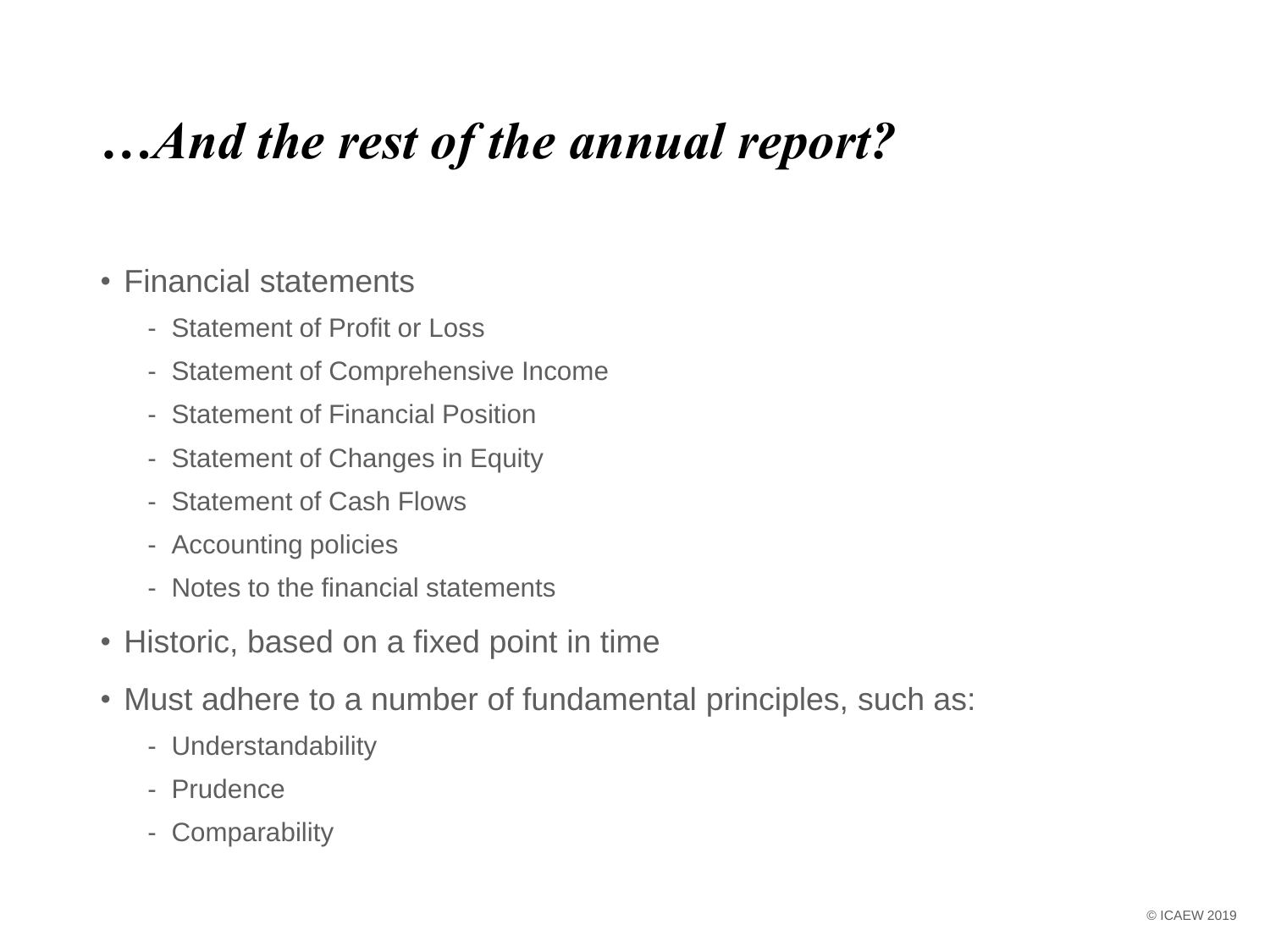#### *Financial Statements – Performance Statements*

#### **Profit or loss**

Gains and losses that management are responsible for

For example:

- normal trading activity
- fair value movement on investment property

**Other Comprehensive Income**

Other gains and losses that management can't control

For example:

- revaluation of PPE
- actuarial gains/losses on defined benefit pensions

**Statement of Changes in Equity**

Transactions with members

#### For example:

- share issues
- dividends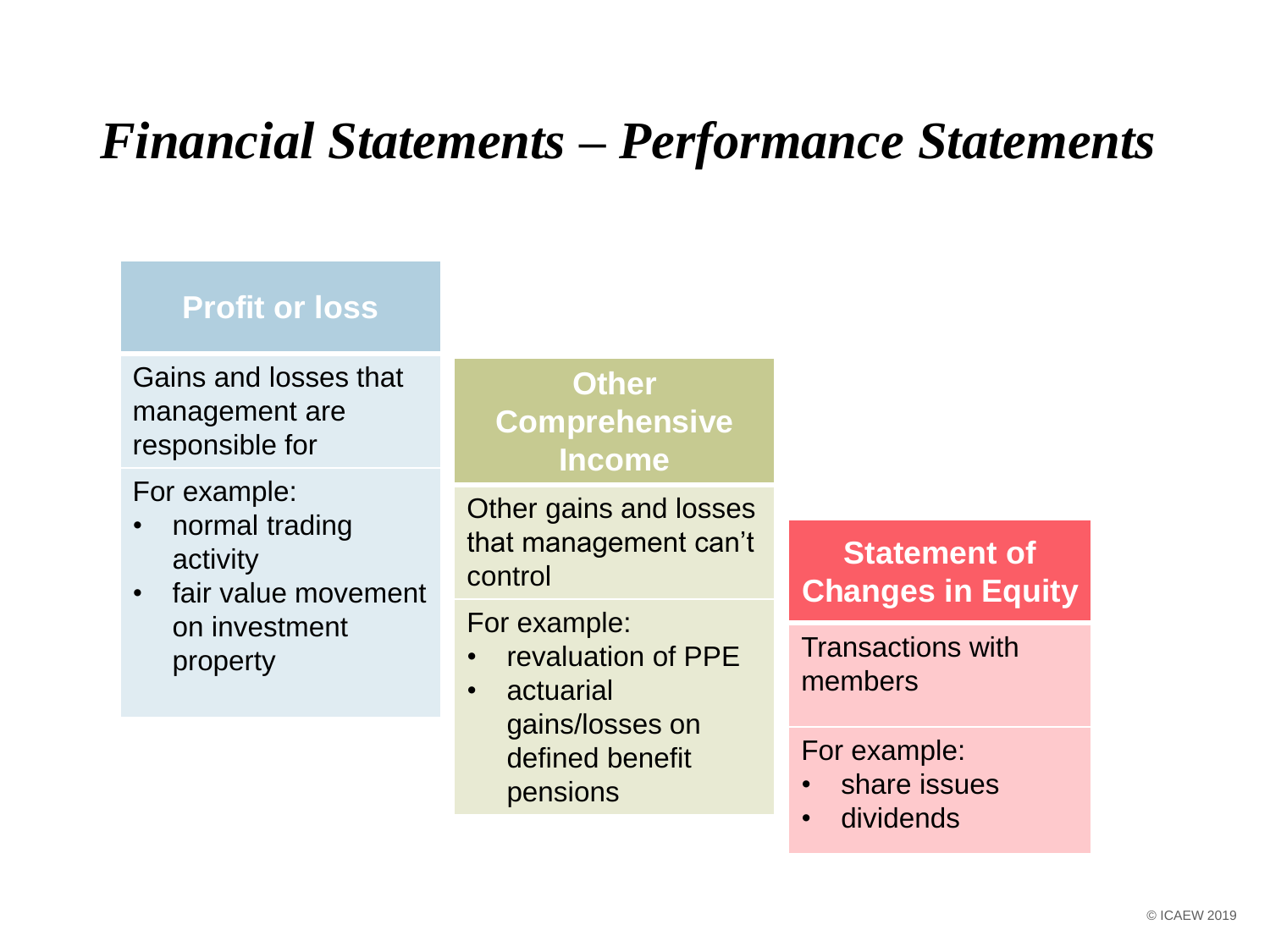

## *Responsibilities*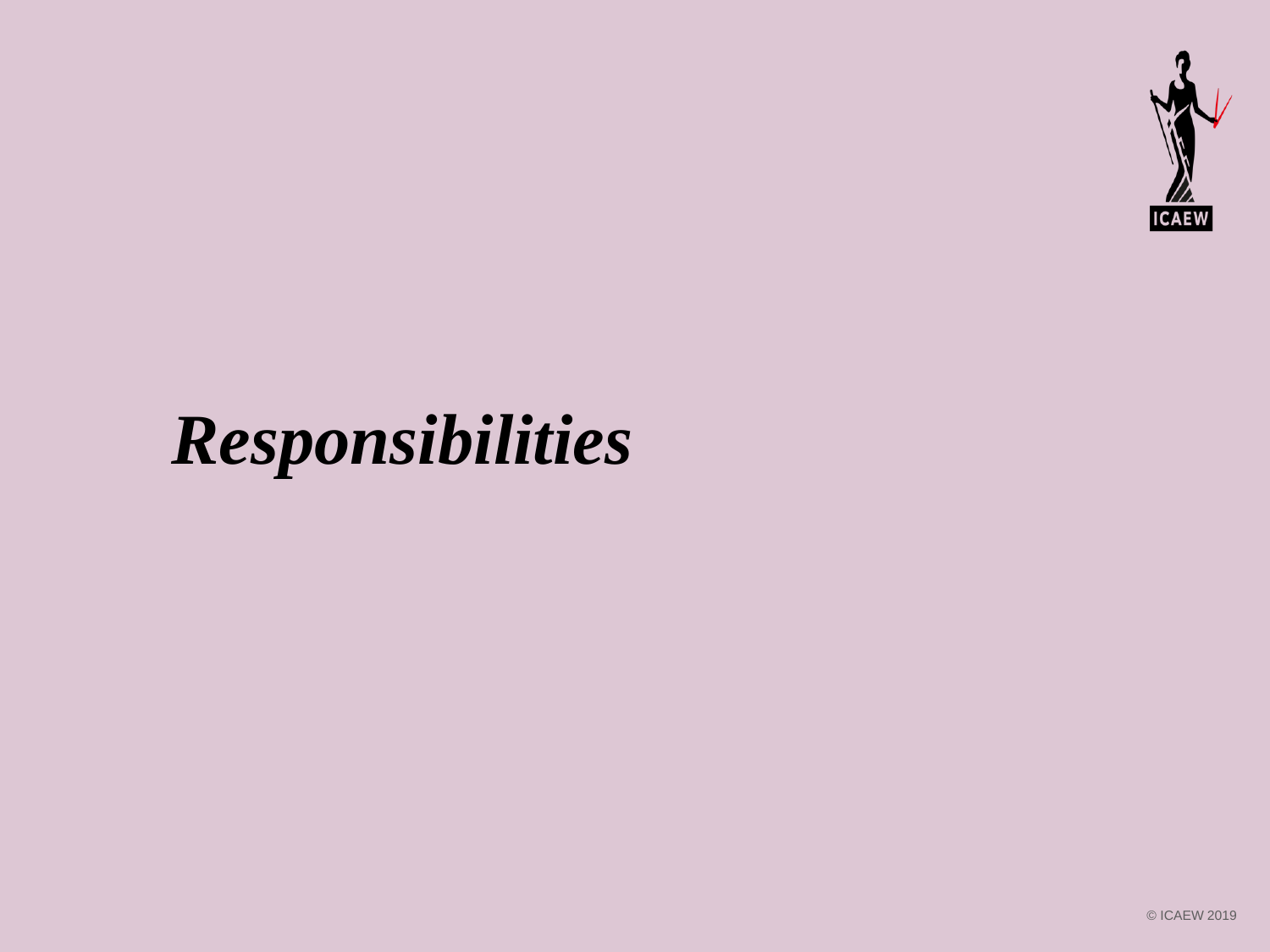#### *Responsibilities*

- The preparation of the annual report (both the other information and the financial statements) is the responsibility of the directors
- Audit committees also have a role to play here
- The auditors have limited responsibilities in relation to the other information
- (NB: a discussion about the auditors responsibilities regarding the financial statements is outside the scope of this briefing)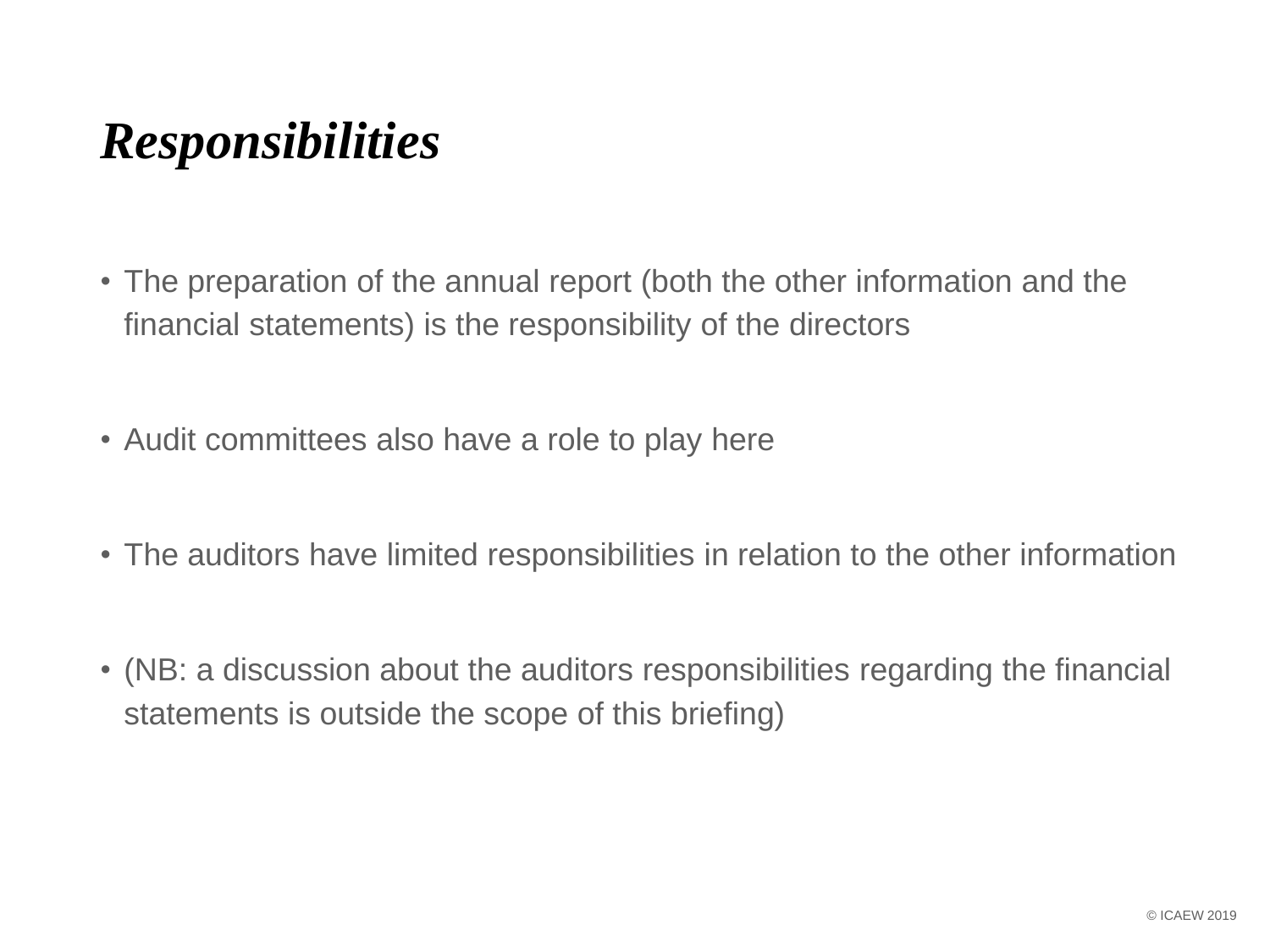#### *What about audit?*

- There is a expectation gap here not all aspects of an annual report are subject to audit
- Scope of audit: to obtain **reasonable** assurance that the **financial statements** are free from material misstatement, whether caused by fraud or error
	- this focusses solely on the financial statements, not the 'front end' reporting
	- the auditor is required to review any other information presented with the financial statements to identify material misstatements or inconsistencies with the audited financial statements or based on their understanding of the company
	- specific auditing standard sets out the auditors' responsibilities
- However, this is not giving an opinion that the entirety of the 'other information' is correct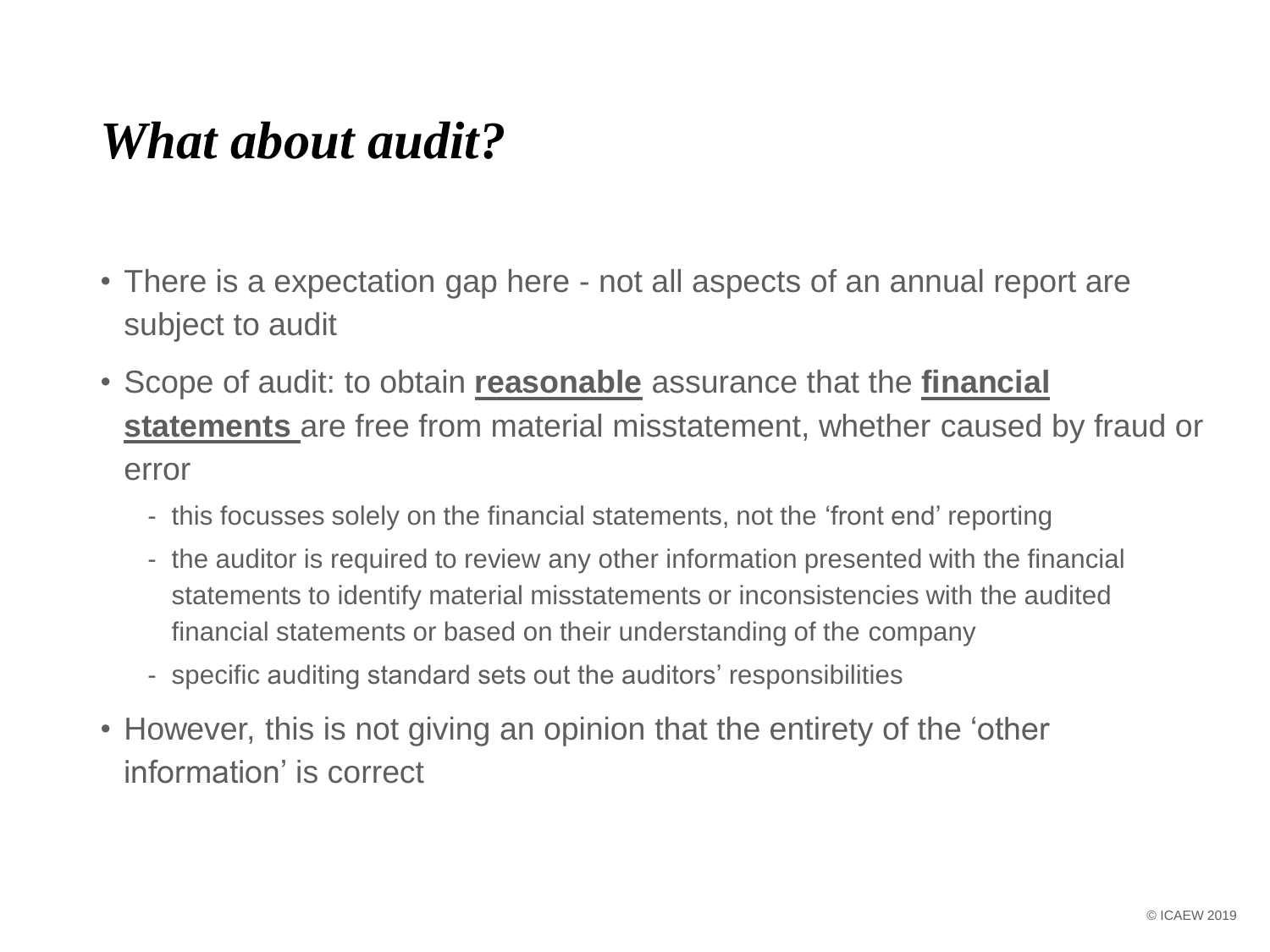

## *Summary/ key messages*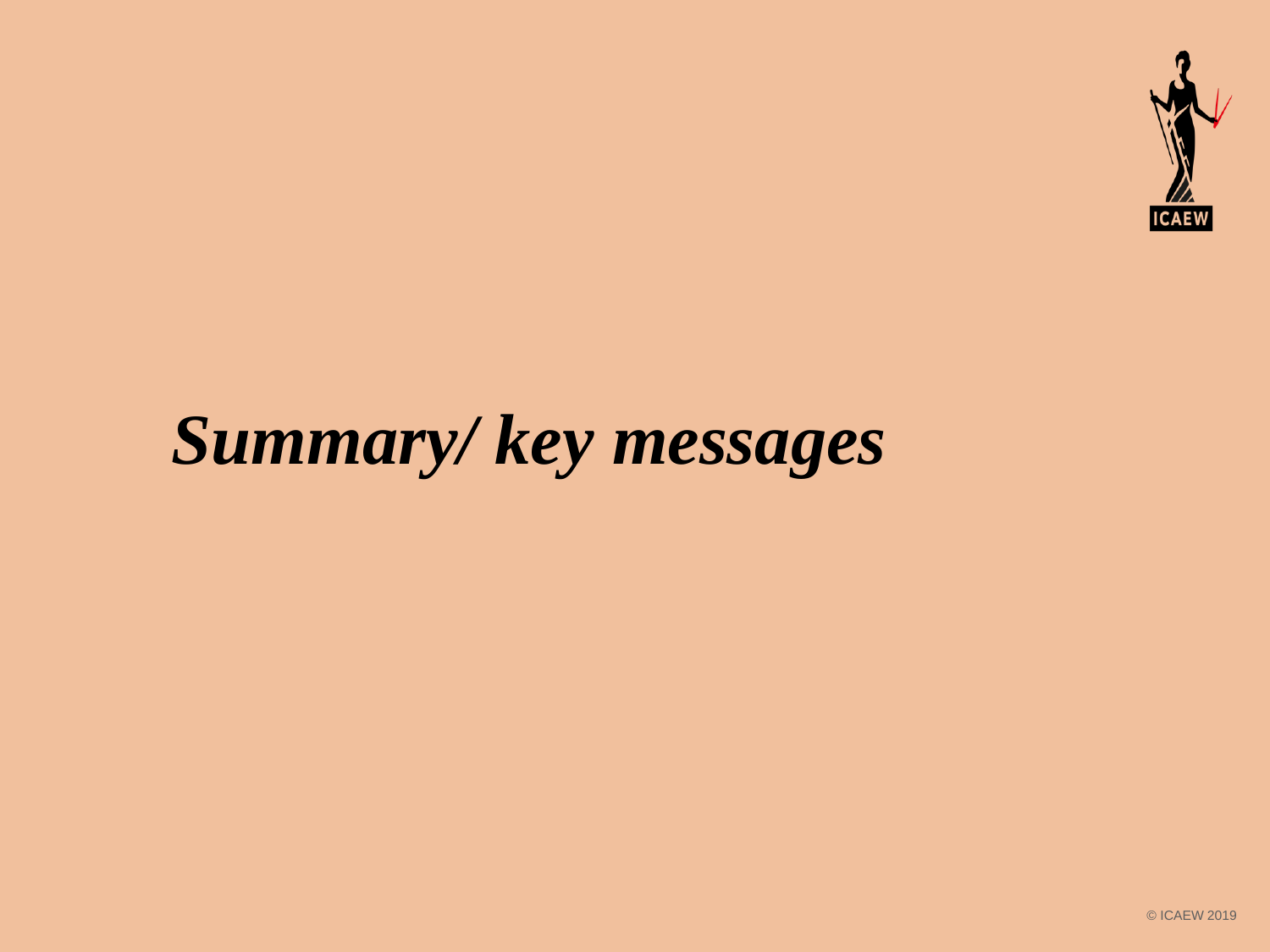### *Summary / key messages*

- Complexity varies significantly dependent on the size of the entity
- The 'front end' tends to be forward-looking, hence it is important for investor decision making
- The financial statements are backward-looking, representing a fixed point in time
- Remember it is the directors' responsibility to prepare the annual report
- The auditors are not required to audit all of it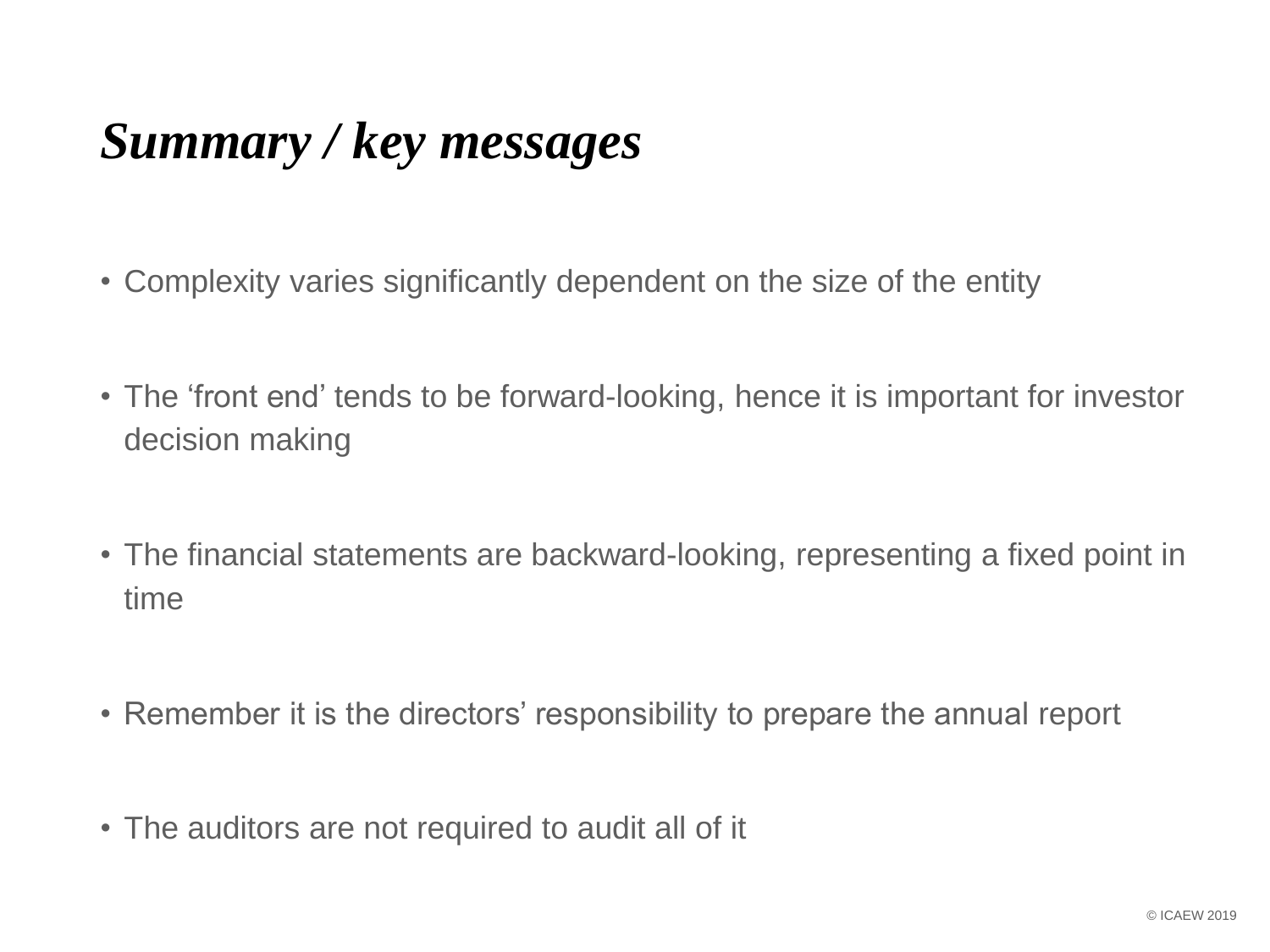#### *Join the faculty*

To find out more, please visit **icaew.com/joinfrf**

Providing support and practical guidance through a broad range of resources

- Factsheets
- By All Accounts
- Standards Tracker
- eIFRS
- Events



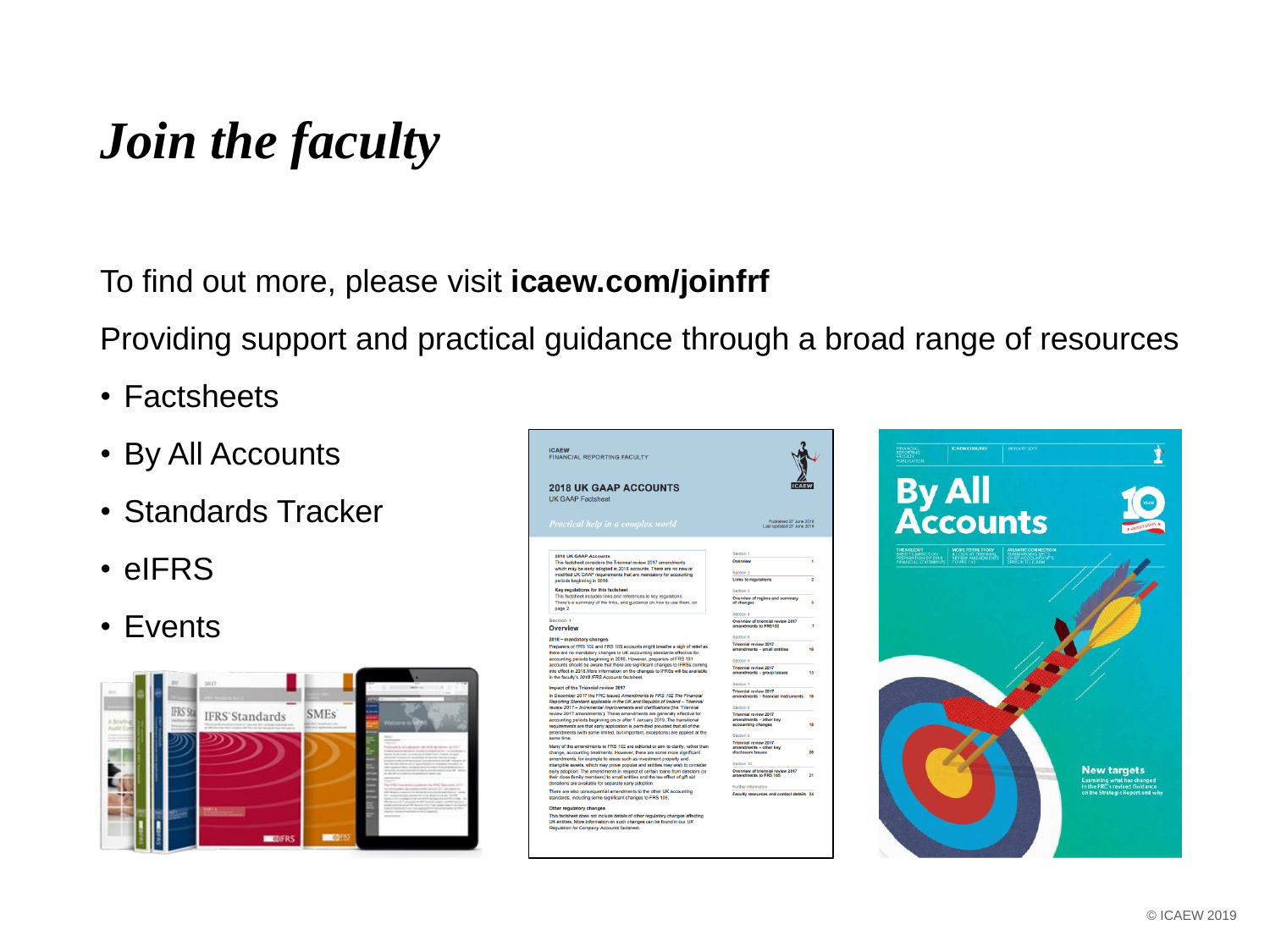#### *Future events*

#### For details, please visit **icaew.com/frfevents**

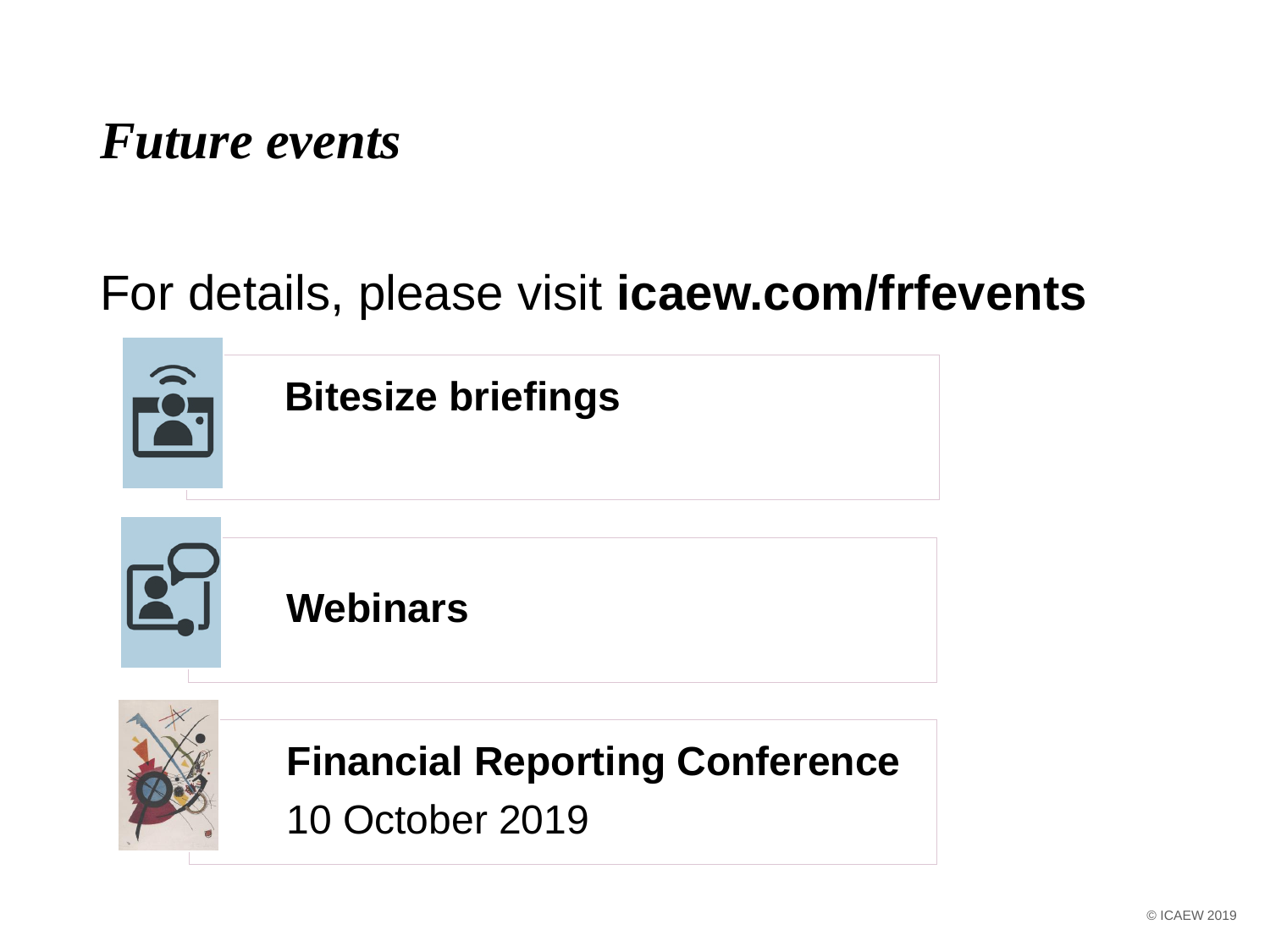### *Thank you for listening*

Financial Reporting at your fingertips

 $\sqrt{\phantom{a}}$  icaew.com/frf



icaew.com/frfcommunity



Contact the Financial Reporting Faculty +44 (0)20 7920 8533  $\boxtimes$ frfac@icaew.com